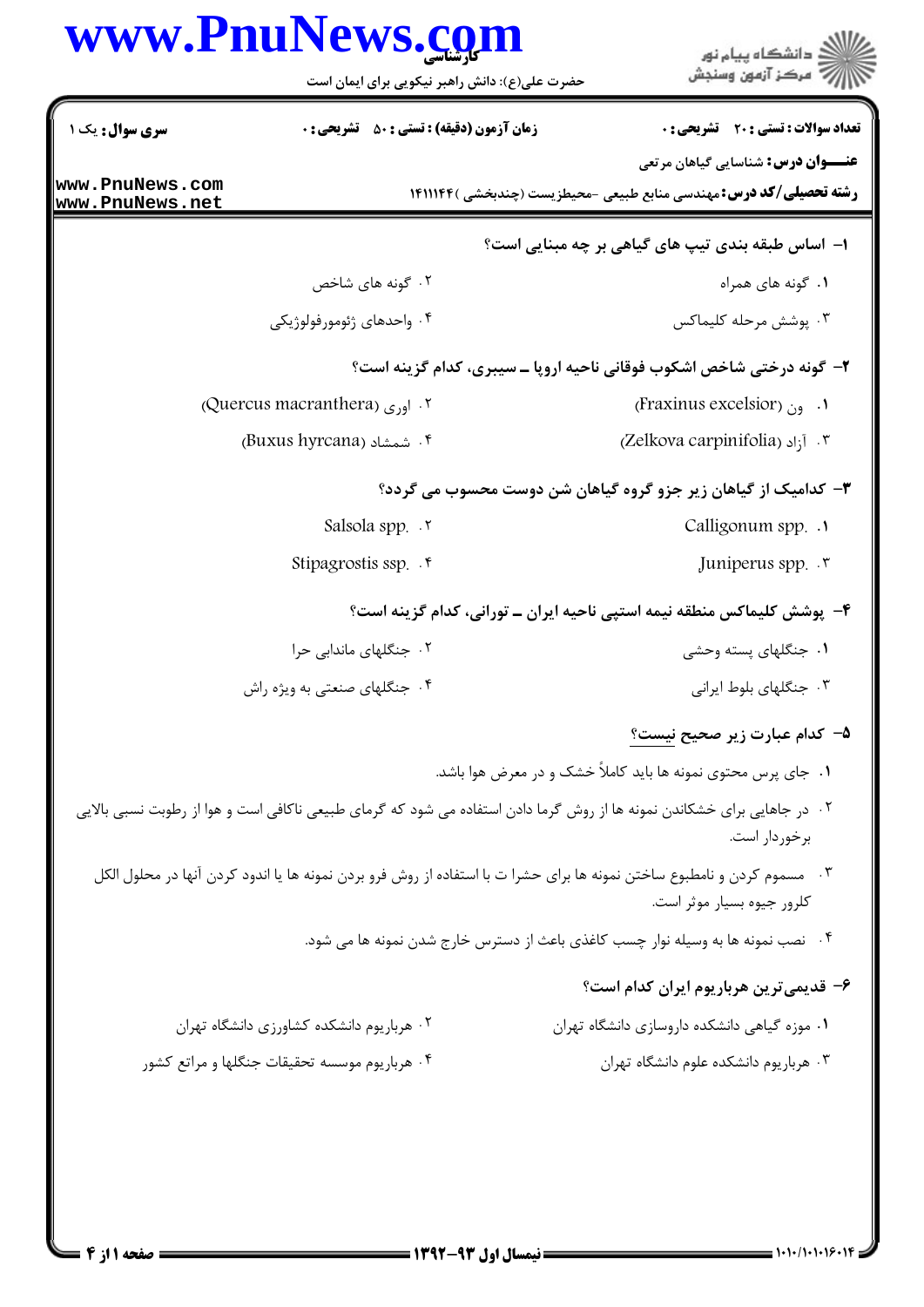| <b>سری سوال : ۱ یک</b>             | <b>زمان آزمون (دقیقه) : تستی : 50 ٪ تشریحی : 0</b>                                                                       |                                                                           | <b>تعداد سوالات : تستی : 20 - تشریحی : 0</b> |
|------------------------------------|--------------------------------------------------------------------------------------------------------------------------|---------------------------------------------------------------------------|----------------------------------------------|
|                                    |                                                                                                                          |                                                                           | <b>عنـــوان درس:</b> شناسایی گیاهان مرتعی    |
| www.PnuNews.com<br>www.PnuNews.net |                                                                                                                          | <b>رشته تحصیلی/کد درس:</b> مهندسی منابع طبیعی -محیطزیست (چندبخشی )۱۴۱۱۱۴۴ |                                              |
|                                    |                                                                                                                          | ۷- کدام عبارت در مورد مفهوم رده بندی صحیح <u>نیست</u> ؟                   |                                              |
|                                    | ۰۱ رده بندی علمی است که در آن از تشخیص یا شناسایی، نام گذاری و رده بندی گیاهان بحث می شود.                               |                                                                           |                                              |
|                                    | ۰۲ منظور از رده بندی گیاهی این است که بدانیم گیاه نام گذاری شده در کدام گروه یا دسته از یک سیستم طبقه بندی خاص قرار می   |                                                                           | گير د.                                       |
|                                    | ۰۳ یکی از اهداف مهم اصول رده بندی عبارت است از مطالعه انواع گیاهان روی زمین و نام گذاری آنها.                            |                                                                           |                                              |
|                                    | ۰۴ درک اصول رده بندی به معنای وسیع نیاز به علوم دیگری از قبیل تشریح، دیرین شناسی گیاهی، ژنتیک، بیوشیمی، ژئومورفولوژی و … |                                                                           | ندار د.                                      |
|                                    | ۸– بنیانگذار سیستم رده بندی دو اسمی که در آن گیاهان را با دو اسم جنس و گونه مشخص کند، چه کسی بود؟                        |                                                                           |                                              |
| ۰۴ کمپفر                           | ۰۳ میچوکس                                                                                                                | ۰۲ رشینگر                                                                 | ۰۱ لینه                                      |
|                                    |                                                                                                                          | ۹- کدامیک از گیاهان زیر دارای ریشه های تنفسی است؟                         |                                              |
|                                    | Rhizophora mucronata) بجندل                                                                                              |                                                                           | ۱. عشقه (Hedera helix)                       |
|                                    | ۴. سس (Cuscuta spp.)                                                                                                     |                                                                           | ٢. انجير معابد (Ficus religiosa)             |
|                                    | ∙ا−  در کدام گیاه تیغها از رشد بافتهای سطحی ساقه تشکیل می شوند و زائده اپیدرمی گیاه محسوب می گردند؟                      |                                                                           |                                              |
|                                    | Ilex aquifolium) . خاس                                                                                                   | (Acacia ehrenbergiana) 1. آكاسيا                                          |                                              |
|                                    | ۴. ليمو (Citrus limon)،                                                                                                  |                                                                           | r گلابی (Pyrus communis)                     |
|                                    | 1۱- نوع برگ از نظر شکل کدام گزینه است اگر ؒ پهنک برگ تقریباً سه گوش ولی در قسمت قاعده دارای دو لُب مجزا باشد ؒ؟          |                                                                           |                                              |
| ۰۴ تېرزىنى                         | ۰۳ قاشقی                                                                                                                 | ۰۲ نیزه ای                                                                | ۰۱ درفشی                                     |
|                                    | ۱۲- کدامیک از گیاهان زیر، نیاز اکولوژیکی و شرایط زیستگاهی گیاهان رودخانه روی (Fluvial or Fluviatile ) را داراست؟         |                                                                           |                                              |
|                                    | ۲. بيد سفيد (Salix alba)                                                                                                 | ۰۱ سلمه تره (Chenopodium glaucum)                                         |                                              |
| ۰۴ عدسک آبی (Lemna minor)          |                                                                                                                          | ۲. قیچ (Zygophyllum atriplicoides)                                        |                                              |
|                                    | ۱۳- یک واحد طبیعی رده بندی که از تعدادی از تیره های نزدیک به یکدیگر و هم منشاء تشکیل شده است را چه می نامند؟             |                                                                           |                                              |
| ۰۴ خانواده                         | ۰۳ راسته                                                                                                                 | ۰۲ گونه                                                                   | ۰۱ جنس                                       |
|                                    |                                                                                                                          |                                                                           |                                              |
|                                    |                                                                                                                          |                                                                           |                                              |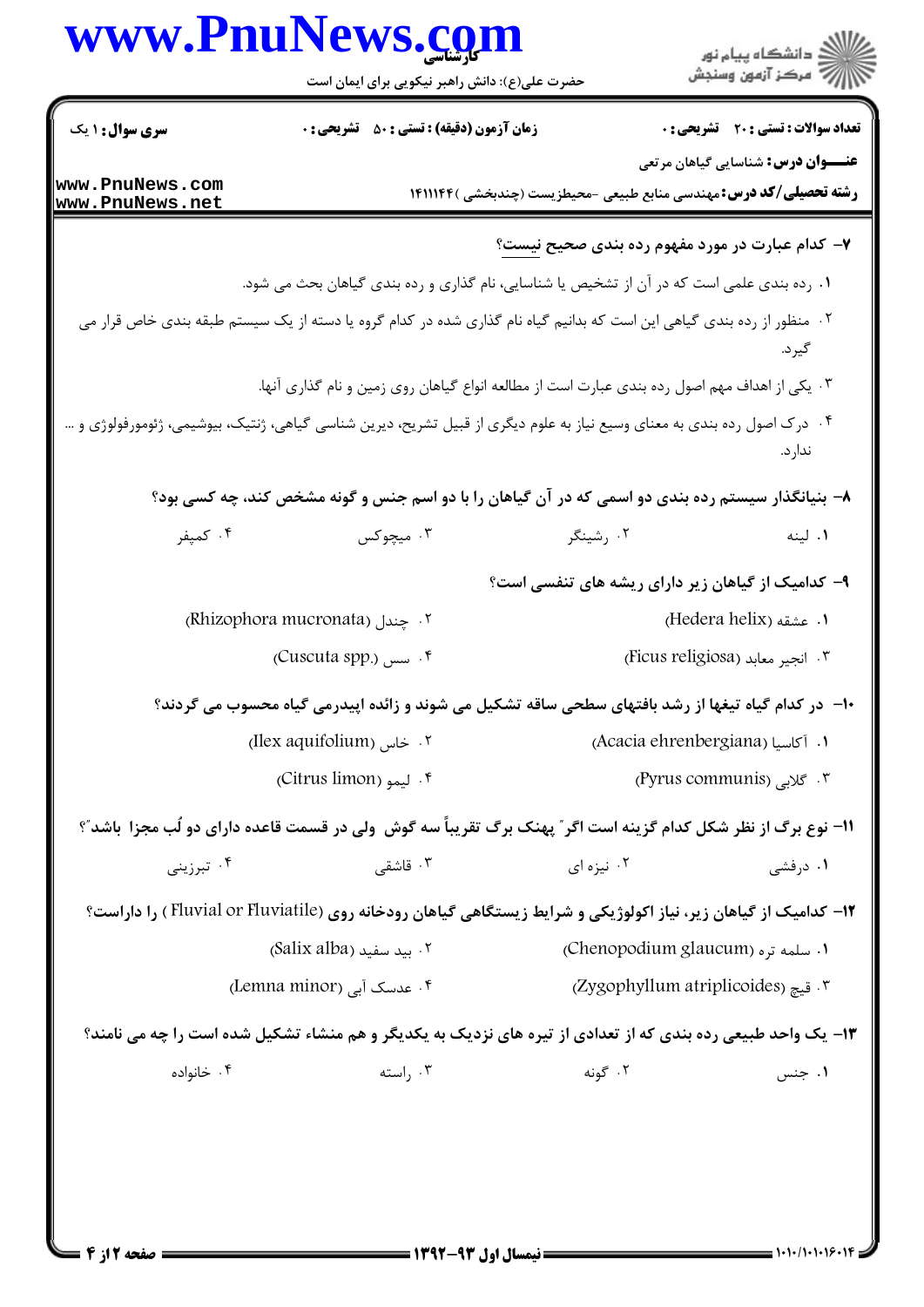| <b>سری سوال :</b> ۱ یک<br>Asteraceae .٢<br>Chenopodiaceae . <sup>6</sup><br>۱۶– گونه گیاهی ّ Artemisia sieberi (درمنه دشتی) ّ برای چرا، در چه مرحله ای مورد توجه و رغبت دام قرار می گیرد؟<br>۰۲ در مرحله ی رویشی فصول بهار و تابستان<br>۰۴ مرحله ي قبل از بذر دهي | <b>زمان آزمون (دقیقه) : تستی : 50 ٪ تشریحی : 0</b> | <b>تعداد سوالات : تستی : 20 - تشریحی : 0</b><br><b>عنـــوان درس:</b> شناسایی گیاهان مرتعی<br><b>رشته تحصیلی/کد درس:</b> مهندسی منابع طبیعی -محیطزیست (چندبخشی )۱۴۱۱۱۴۴<br>۱۴- کدام عبارت زیر در مورد هر یک از گیاهان تک لپه ای یا دو لپه ای صحیح است؟<br>۰۱ سیستم آوندی در گیاهان دو لپه ای در دسته های پراکنده و بدون نظم و ترتیب مشخص و معین است.<br>۰۲ سیستم آوندی در گیاهان تک لپه ای معمولاً دارای تعداد معینی دسته اولیه در حلقه کامبیوم است.<br>۰۳ در گیاهان دو لپه ای ریشه های اولیه کم عمر و به سرعت با ریشه های نابجا جایگزین می شوند.<br>۰۴ رگبرگها در برگ های گیاهان دولپه ای مشبک، برگ ها به ندرت غلاف دار، پهن و معمولاً دمبرگ دار است.<br>۱۵− گیاه ″Alopecurus textilis ″ (بونو) متعلق به کدام خانواده گیاهی است؟ |
|-------------------------------------------------------------------------------------------------------------------------------------------------------------------------------------------------------------------------------------------------------------------|----------------------------------------------------|----------------------------------------------------------------------------------------------------------------------------------------------------------------------------------------------------------------------------------------------------------------------------------------------------------------------------------------------------------------------------------------------------------------------------------------------------------------------------------------------------------------------------------------------------------------------------------------------------------------------------------------------------------------------------------------------------------------------------------|
| www.PnuNews.com<br>www.PnuNews.net                                                                                                                                                                                                                                |                                                    |                                                                                                                                                                                                                                                                                                                                                                                                                                                                                                                                                                                                                                                                                                                                  |
|                                                                                                                                                                                                                                                                   |                                                    |                                                                                                                                                                                                                                                                                                                                                                                                                                                                                                                                                                                                                                                                                                                                  |
|                                                                                                                                                                                                                                                                   |                                                    |                                                                                                                                                                                                                                                                                                                                                                                                                                                                                                                                                                                                                                                                                                                                  |
|                                                                                                                                                                                                                                                                   |                                                    |                                                                                                                                                                                                                                                                                                                                                                                                                                                                                                                                                                                                                                                                                                                                  |
|                                                                                                                                                                                                                                                                   |                                                    |                                                                                                                                                                                                                                                                                                                                                                                                                                                                                                                                                                                                                                                                                                                                  |
|                                                                                                                                                                                                                                                                   |                                                    |                                                                                                                                                                                                                                                                                                                                                                                                                                                                                                                                                                                                                                                                                                                                  |
|                                                                                                                                                                                                                                                                   |                                                    |                                                                                                                                                                                                                                                                                                                                                                                                                                                                                                                                                                                                                                                                                                                                  |
|                                                                                                                                                                                                                                                                   |                                                    |                                                                                                                                                                                                                                                                                                                                                                                                                                                                                                                                                                                                                                                                                                                                  |
|                                                                                                                                                                                                                                                                   |                                                    | Poaceae .                                                                                                                                                                                                                                                                                                                                                                                                                                                                                                                                                                                                                                                                                                                        |
|                                                                                                                                                                                                                                                                   |                                                    | Fabaceae . ٣                                                                                                                                                                                                                                                                                                                                                                                                                                                                                                                                                                                                                                                                                                                     |
|                                                                                                                                                                                                                                                                   |                                                    |                                                                                                                                                                                                                                                                                                                                                                                                                                                                                                                                                                                                                                                                                                                                  |
|                                                                                                                                                                                                                                                                   |                                                    | ۰۱ به طور مکرر در تمامی مراحل فنولوژیک                                                                                                                                                                                                                                                                                                                                                                                                                                                                                                                                                                                                                                                                                           |
|                                                                                                                                                                                                                                                                   |                                                    | ۰۳ مرحله ي پس از بذر دهي همزمان با بارش هاي پائيزي                                                                                                                                                                                                                                                                                                                                                                                                                                                                                                                                                                                                                                                                               |
|                                                                                                                                                                                                                                                                   |                                                    | ۱۷–  گیاه " Ferula oopoda " (کما) بیشتر برای کدام نوع دام ارزش رجحانی دارد؟                                                                                                                                                                                                                                                                                                                                                                                                                                                                                                                                                                                                                                                      |
| ۰۴ گاو                                                                                                                                                                                                                                                            | ۰۳ گوسفند                                          | ۰۲ شتر<br>۰۱ بز                                                                                                                                                                                                                                                                                                                                                                                                                                                                                                                                                                                                                                                                                                                  |
|                                                                                                                                                                                                                                                                   |                                                    | ۱۸– کدام عبارت در مورد گیاه " Cymbopogon olivieri " (گربه دشتی) صحیح می باشد؟                                                                                                                                                                                                                                                                                                                                                                                                                                                                                                                                                                                                                                                    |
|                                                                                                                                                                                                                                                                   |                                                    | ۰۱ از گندمیان علوفه ای با شکل رویشی دسته ای پریشت و فصل رشد سرد است.                                                                                                                                                                                                                                                                                                                                                                                                                                                                                                                                                                                                                                                             |
|                                                                                                                                                                                                                                                                   |                                                    | ۲ . مقاومت زیاد و سازگاری خوبی نسبت به زمستانهای بسیار سرد و طولانی از خود نشان می دهد.                                                                                                                                                                                                                                                                                                                                                                                                                                                                                                                                                                                                                                          |
|                                                                                                                                                                                                                                                                   |                                                    | ۰۳ نقش مؤثری در جلوگیری از فرسایش خاک به ویژه در شیب های تند و تپه های گچی ندارد.                                                                                                                                                                                                                                                                                                                                                                                                                                                                                                                                                                                                                                                |
| ۰۴ با وجود ریشه های افشان بسیار قوی و فشرده و تاج پوشش نسبتاً وسیع نقش مؤثری در جلوگیری از فرسایش خاک دارد.                                                                                                                                                       |                                                    |                                                                                                                                                                                                                                                                                                                                                                                                                                                                                                                                                                                                                                                                                                                                  |
|                                                                                                                                                                                                                                                                   |                                                    | ۱۹- کدام گیاه از طریق تثبیت بیولوژیکی ازت با استفاده از ریزوبیومها روی ریشه موجب اصلاح و بهبود خاک می شود؟                                                                                                                                                                                                                                                                                                                                                                                                                                                                                                                                                                                                                       |
| Melica persica . ۲ (ملیکای ایرانی)                                                                                                                                                                                                                                |                                                    | (يونجه) Medicago radiata .۱                                                                                                                                                                                                                                                                                                                                                                                                                                                                                                                                                                                                                                                                                                      |
| نجفنه) Salsola arbuscula . ۴                                                                                                                                                                                                                                      |                                                    | م Poa pratensis . ۳ (چُبُر)                                                                                                                                                                                                                                                                                                                                                                                                                                                                                                                                                                                                                                                                                                      |